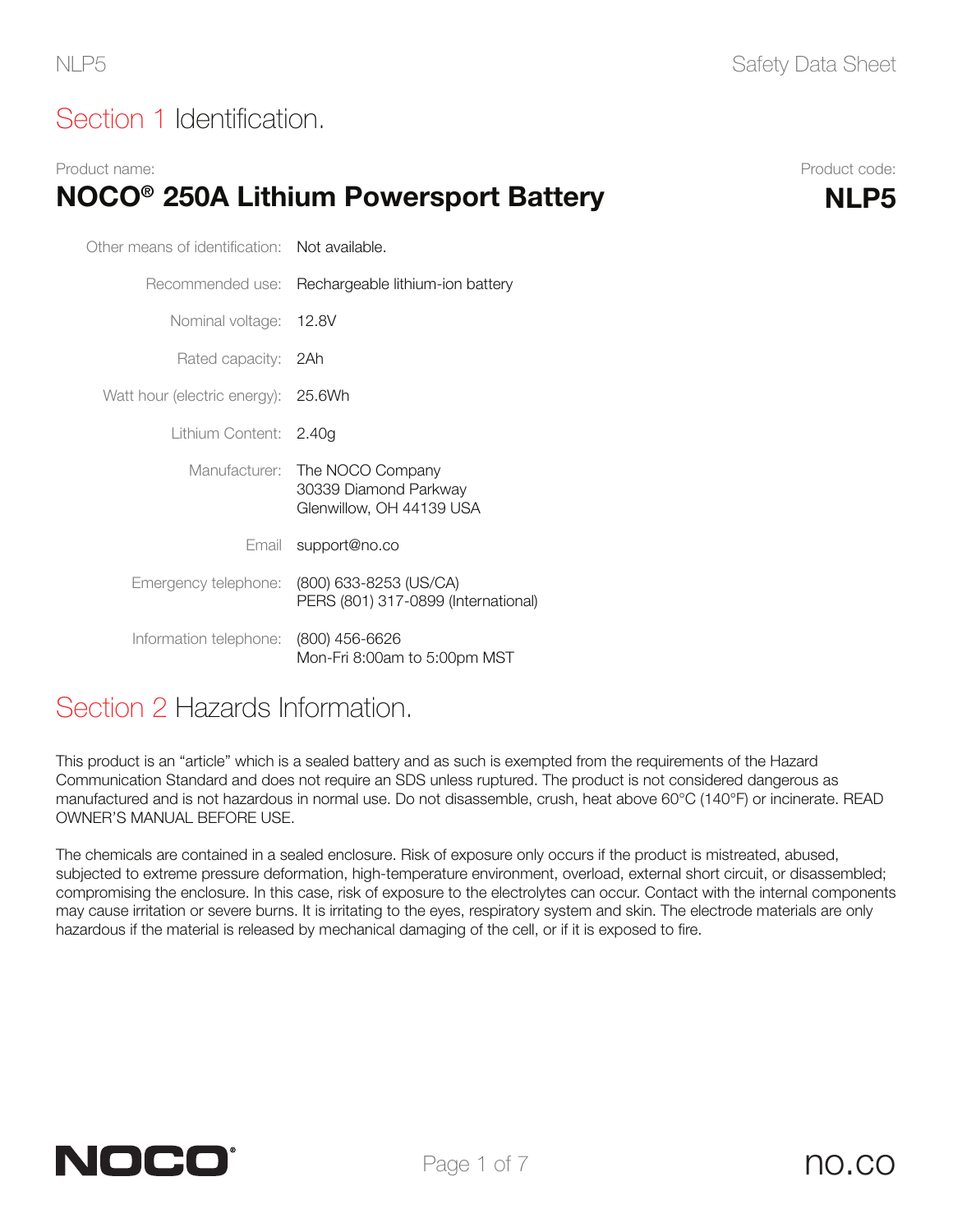| <b>Chemical Name</b>        | Molecular Formula   | <b>CAS Number</b>        | Concentration % |  |
|-----------------------------|---------------------|--------------------------|-----------------|--|
| Lithium Iron Phosphate      | LiFePO <sub>A</sub> | 15365-14-7               | 35.5            |  |
| Graphite                    | $C_{24}X_{12}$      | 7782-42-5                | 23.7            |  |
| Aluminum                    | $\mathsf{A}$        | 7429-90-5                | 8.3             |  |
| Copper                      | Cu                  | 7440-50-8                | 7.4             |  |
| Lithium Hexafluorophosphate | LIPF <sub>6</sub>   | 21324-40-3               |                 |  |
| Ethylene Carbonate          | $C_3H_4O_3$         | $96 - 49 - 1$            |                 |  |
| Dimethyl Carbonate          | $C_3H_6O_3$         | 616-38-6                 | 16.3            |  |
| Ethyl Methyl Carbonate      | $C_4H_8O_3$         | 623-53-0                 |                 |  |
| Aluminum-Plastic Film       |                     | $\overline{\phantom{a}}$ | 5.4             |  |
| Other                       |                     | $\overline{\phantom{a}}$ | 3.4             |  |

# Section 4 First aid measures.

| General advice: The Sealed intact battery is not hazardous in normal use. First aid is only applicable in |
|-----------------------------------------------------------------------------------------------------------|
| case of a cell rupture. Cell rupture can only occur if product is misused, mechanically,                  |
| thermally, or electrically abused to the point of compromising the enclosure. Contact with                |
| internal components may cause allergic skin sensitization (rash) and irritate eyes, nose,                 |
| throat, and respiratory system.                                                                           |

- Ingestion: Ingestion of battery contents if battery is compromised due to incorrect use or damaged may cause mouth, throat, and intestinal burns. Seek immediate medical attention. Do not induce vomiting unless directed to do so by medical personnel.
- Inhalation: Inhalation of vapors or fumes released due to heat, damage, or incorrect use, may cause respiratory irritation. If irritation of nose or throat develops, move away from source of exposure and into fresh air. Seek immediate medical attention.
- Eye Contact: For direct contact of chemicals in the battery, flush the affected eye(s) with gentle stream of clean water for at least 15 minutes, if irritation persists; seek medical attention.
- Skin Exposure: Contact with the internal battery materials can cause burns and skin irritation. If contact should occur, immediately flush with plenty of water. Cleanse affected area(s) thoroughly by washing with mild soap and water and, if necessary, a waterless skin cleaner. If irritation or redness develops and persists, seek medical attention.

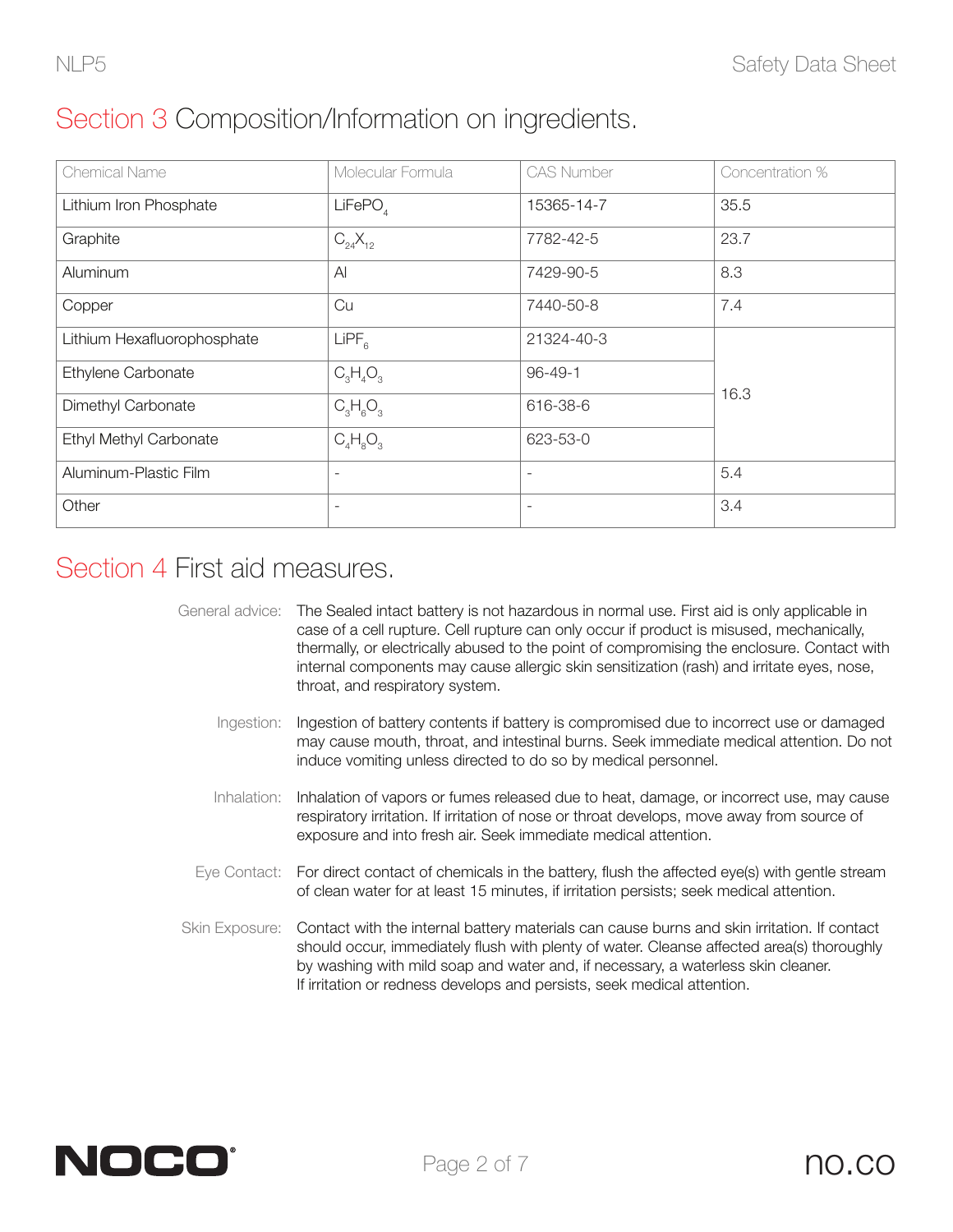## Section 5 Firefighting measures.

Promptly isolate the scene by removing all persons from the vicinity of the incident. No action should be taken involving personal risk without suitable training. Do not re-enter scene until thoroughly ventilated.

|                               | Extinguishing media: Use foam, dry powder, or dry sand, CO2 as appropriate. CAUTION: Use of water spray<br>when fighting battery fire may be inefficient.                           |
|-------------------------------|-------------------------------------------------------------------------------------------------------------------------------------------------------------------------------------|
|                               | Specific hazards: Under fire conditions, batteries may burst and release hazardous decomposition<br>products. This could result in the release of flammable or corrosive materials. |
|                               | Hazardous combustion product: Corrosive and toxic gases, metallic oxide, Carbon monoxide, Carbon dioxide.                                                                           |
| precautions for firefighters: | Protective equipment and Firefighters should wear fire-fighting suits with self-contained breathing apparatus.                                                                      |

#### Section 6 Accidental release measures.

No action should be taken involving personal risk without suitable training. See Section8.

| protective equipment, and<br>emergency procedures: | Personal precautions, If battery material is released, remove personnel from area until fumes dissipate. Provide<br>maximum ventilation to clear out hazardous gases. The preferred response is to leave the<br>area, dispose of the case after the batteries have cooled, and vapors have dissipated.<br>Avoid contact with skin and eyes and avoid inhalations of vapors. |  |  |
|----------------------------------------------------|-----------------------------------------------------------------------------------------------------------------------------------------------------------------------------------------------------------------------------------------------------------------------------------------------------------------------------------------------------------------------------|--|--|
|                                                    | Methods for containment: In the event of battery rupture, prevent further leakage or spillage if it is safe to do so.<br>Capture all released material in a plastic lined container.                                                                                                                                                                                        |  |  |
|                                                    | Waste disposal method: Dispose of container in accordance with local laws and regulations. Do not allow leached<br>substances to seep into the earth or waterways.                                                                                                                                                                                                          |  |  |

## Section 7 Handling and storage.

This product should be stored, handled, and used in accordance with all Federal, State and Local laws and regulations. Eating, drinking, and smoking should be prohibited in areas where this product is handled, stored, or processed. Wash hands, forearms, and face thoroughly after handling this product and before eating, smoking, using the lavatory, and at the end of any work period.

Precautions to be taken in Do not mix this product with other battery types. Do not overcharge. Use effective antihandling and storing: short circuit measures. Do not connect improperly or short circuit, which may result in overheating, explosion, or leakage of cell contents. Accidental short circuit may cause temperature elevation to the battery as well as shortened battery life. Be sure to avoid a prolonged short circuit, as this can rupture the battery case and cause burns and/or a fire. Do not handle near conducive objects, such as coins, metal jewelry, belts or use a metal worktable or any other material that may cause an electrical short circuit. do not use organic solvents or other chemical cleaners on the battery. Do not disassemble or tear down. Avoid battery contact with water and direct sunlight. Transport this product in a 10-70% state of charge.

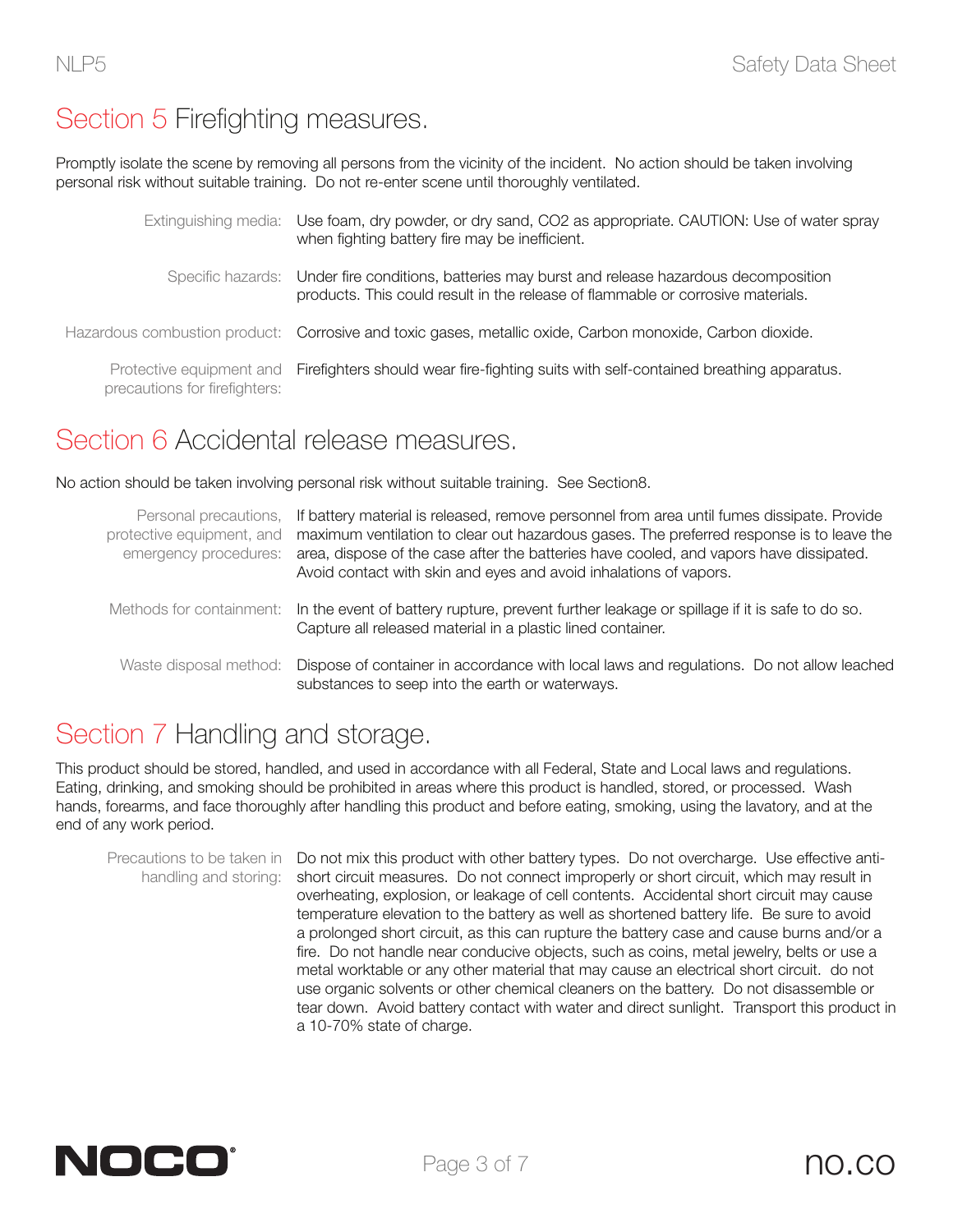## Section 7 Handling and storage continued.

Storage: Store this product in a cool, dry, and clean area. Prevent condensation on the cell and battery terminals. High temperature storage conditions may damage the performance of this product and cause leaking or rusting. Protect this product from physical damage and short circuit risk by loose metal objects near terminals. Keep product away from sparks and other sources of ignition. Do not stack uninsulated batteries on tope of each other. Do not store on an electrically conductive surface. Do not dispose of this product in a fire or furnace.

#### Section 8 Exposure controls/personal protection.

| Ventilation: Use where there is adequate ventilation. Keep away from heat and flames.                                                          |
|------------------------------------------------------------------------------------------------------------------------------------------------|
| Respiratory protection: Not necessary under normal use. In case of battery rupture, use self-contained full-face<br>respiratory equipment.     |
| Protective gloves: Not necessary under normal use. Use rubber gloves if handling a leaking or ruptured<br>battery.                             |
| Eye protection: Not necessary under normal use. Wear safety goggles or glasses with side shields if<br>handling a leaking or ruptured battery. |
| Skin protection: Not necessary under normal use. Use rubber apron if handling a leaking or ruptured<br>battery.                                |
| Other protective equipment: Facility should be equipped with an eyewash station.                                                               |
| Hygiene measures: Do not eat, drink, or smoke when using this product.                                                                         |

## Section 9 Physical and chemical properties.

- Physical state: Solid
	- Form: Rectangular Black
	- Odor: Odorless
	- Solubility: Insoluble in water.

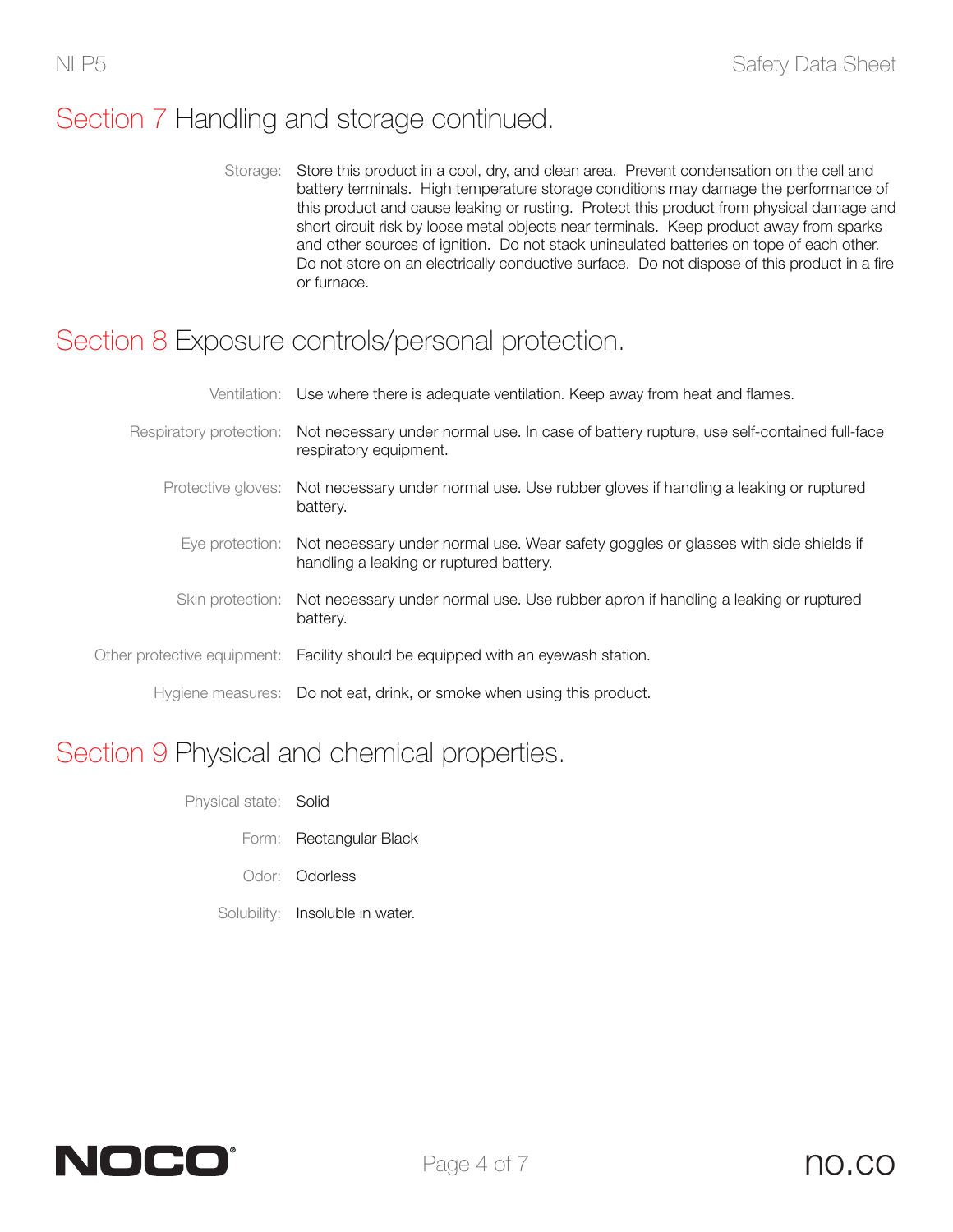#### Section 10 Stability and reactivity.

|                                           | Stability: Stable under recommended storage conditions.                                                                                                                                                                                                |
|-------------------------------------------|--------------------------------------------------------------------------------------------------------------------------------------------------------------------------------------------------------------------------------------------------------|
|                                           | Hazardous Reaction Conditions: Fire source, heating source, direct sunlight, disassembly, high humidity, immersing in<br>water, external short circuit, crushes, deformation, overcharge, explosives, inflammables,<br>strong oxidants and corrosives. |
| Products:                                 | Hazardous Decomposition Thermal decomposition may produce fumes of metal oxides or harmful gases.                                                                                                                                                      |
| Hazardous Polymerization: Will not occur. |                                                                                                                                                                                                                                                        |

# Section 11 Toxicological information.

As the battery materials in this product are sealed, the potential for exposure to the components of the battery is negligible. However, technical or electrical abuse of the product, including dismantling, crushing, exposing to heat or fire, improper storage, or other abuse to the point of compromising the enclosure, may result in the release of battery contents.

|                                                              | Acute Toxicity: No information is available.                                    |
|--------------------------------------------------------------|---------------------------------------------------------------------------------|
| Sub-acute and Chronic Toxicity: No information is available. |                                                                                 |
|                                                              | Irritation Data: Compromised Battery may cause irritation to eyes and skin.     |
|                                                              | Sensitization: Compromised battery may cause sensitization to some individuals. |
|                                                              | Mutagenicity: No information is available.                                      |
|                                                              | Carcinogenicity: No information is available.                                   |
|                                                              |                                                                                 |

# Section 12 Ecological information.

Discarded batteries may be harmful to the environment.

## Section 13 Disposal considerations.

This product should be completely discharged prior to disposal. The battery contains recyclable materials. It is strongly suggested to recycle. Refer to National or Local regulations before handling. Disposal of the product should be performed by permitted, professional disposal firms knowledgeable in National or Local regulations of hazardous waste treatment and hazardous waste transportation.

This product has been classified as a State hazardous waste. States codes applied: CA 141, WA WT01.

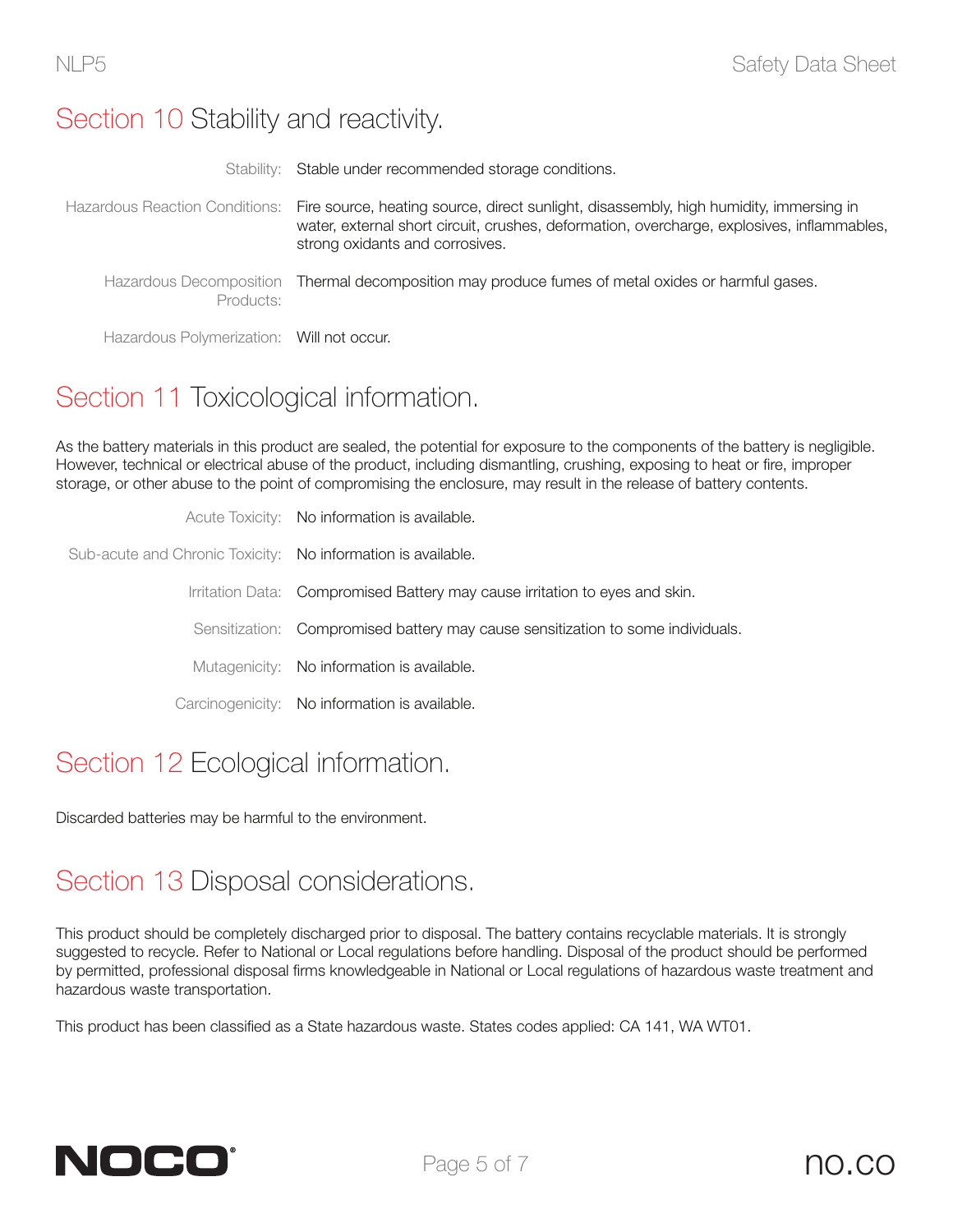# Section 14 Transport information.

When transported in original packaging, this product complies with all applicable shipping regulations as prescribed by industry and legal standards which include UN Recommendations on the Transport of Dangerous Goods; IATA DGR 60th Edition (Effective 2019) Packing Instruction 965 of section IB and US DOT requirements.

The product in this Safety Data Sheet is less than 100Wh. Cells and batteries have been proven to meet the requirements of each applicable test in the UN Manual of Tests and Criteria, Part III, sub-section 38.3. Original packaging has passed the 1.2m drop test.

Air shipment is discouraged unless person preparing or offering product for air shipment is adequately instructed and trained. Training should cover the Department of Transportation's Hazardous Materials Regulations (49CFR, Parts 171-180), ICAO'S Technical Instructions, IATA's Dangerous Goods Regulations and the International Maritime Organization's IMDG Code.

UN number: UN3480

Proper Shipping Name: Lithium-ion battery

Air Shipments (IATA DGR 62nd Edition Effective 2021) Training is Required for Air Shipping of Lithium Ion Batteries.

Hazard Class: Hazard Class 9

Packaging requirement: Packing Instruction 965 of section IB

Sea Transportation, according to IMO IMDG Code (Amend 39-2018)

Packaging requirement: Not Restricted

Special Provision: SP188

EmS Number: F-A, S-I

- Europe Road (ADR): Compliant with Special Provision 188 of the ADR/IMDG Regulations and can be transported as "Excepted"
	- US Road (DOT): Compliant with Special Provision 188 of the DOT/IMDG Regulations and can be transported as "Excepted"
		- Canada (TGD): Compliant with Special Provision 34 of the TDG Regulations and can be transported as "Excepted"